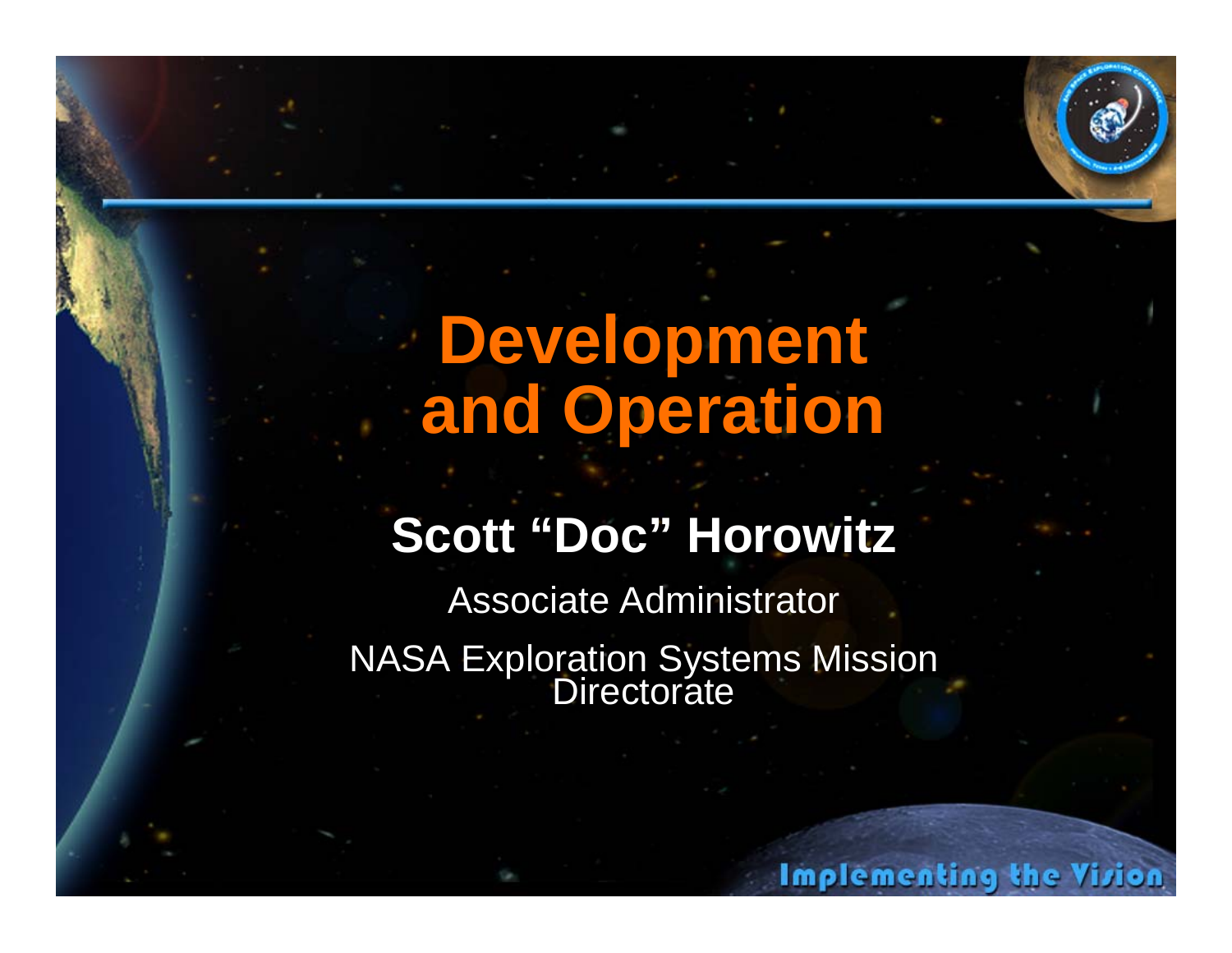# **Exploration Roadmap**



Note: Specific dates and milestones not yet established. CEV/CLV availability planned for as close to 2010 as possible, but NLT 2014. Return to the moon as early as 2018, but NLT 2020.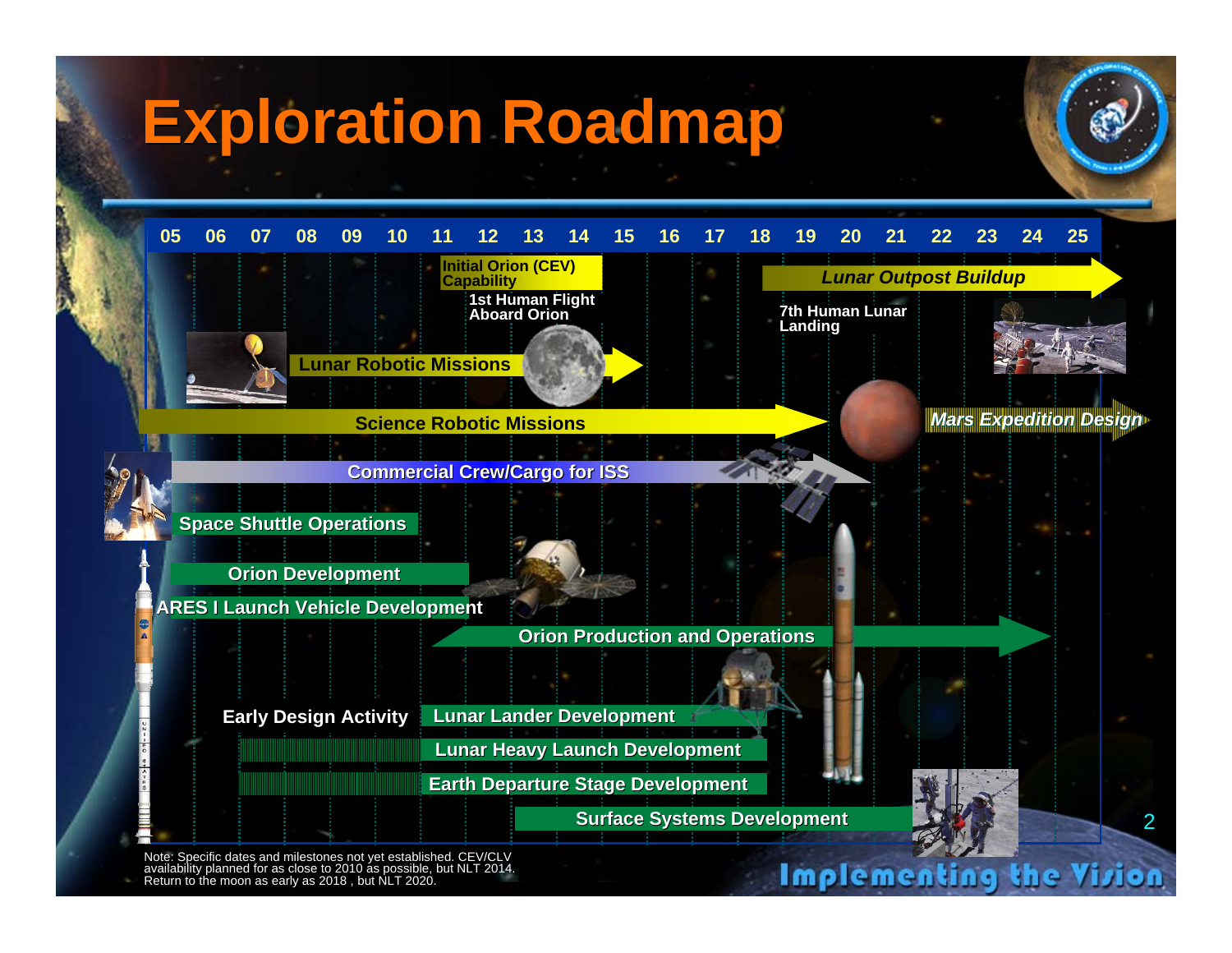### **Building on a Foundation of Building on a Foundation of Proven Technologies Proven Technologies Launch Vehicle Comparisons Launch Vehicle Comparisons**

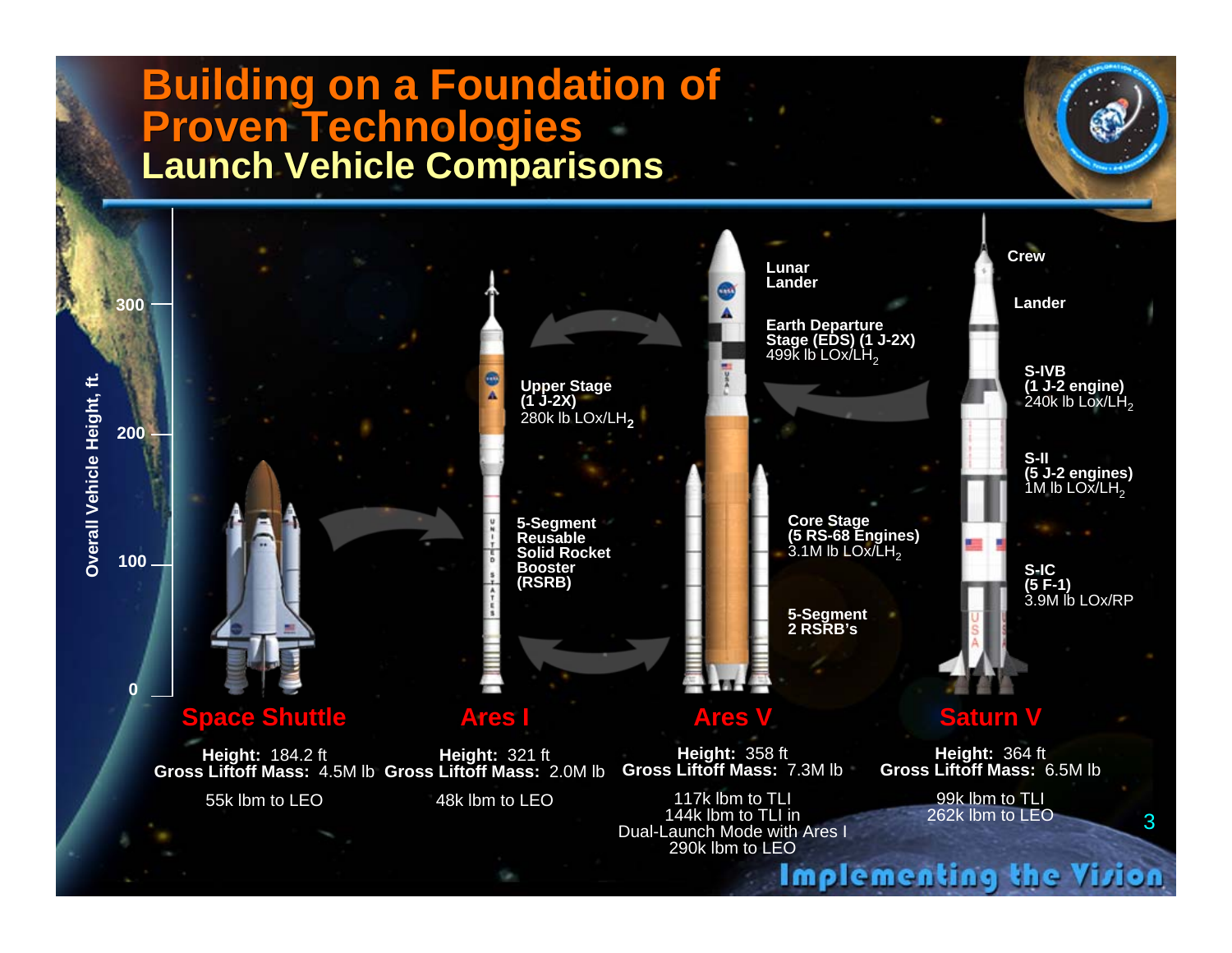#### **Heritage Derived Launch Vehicles Heritage Derived Launch Vehicles**

Return to the Moon and Beyond

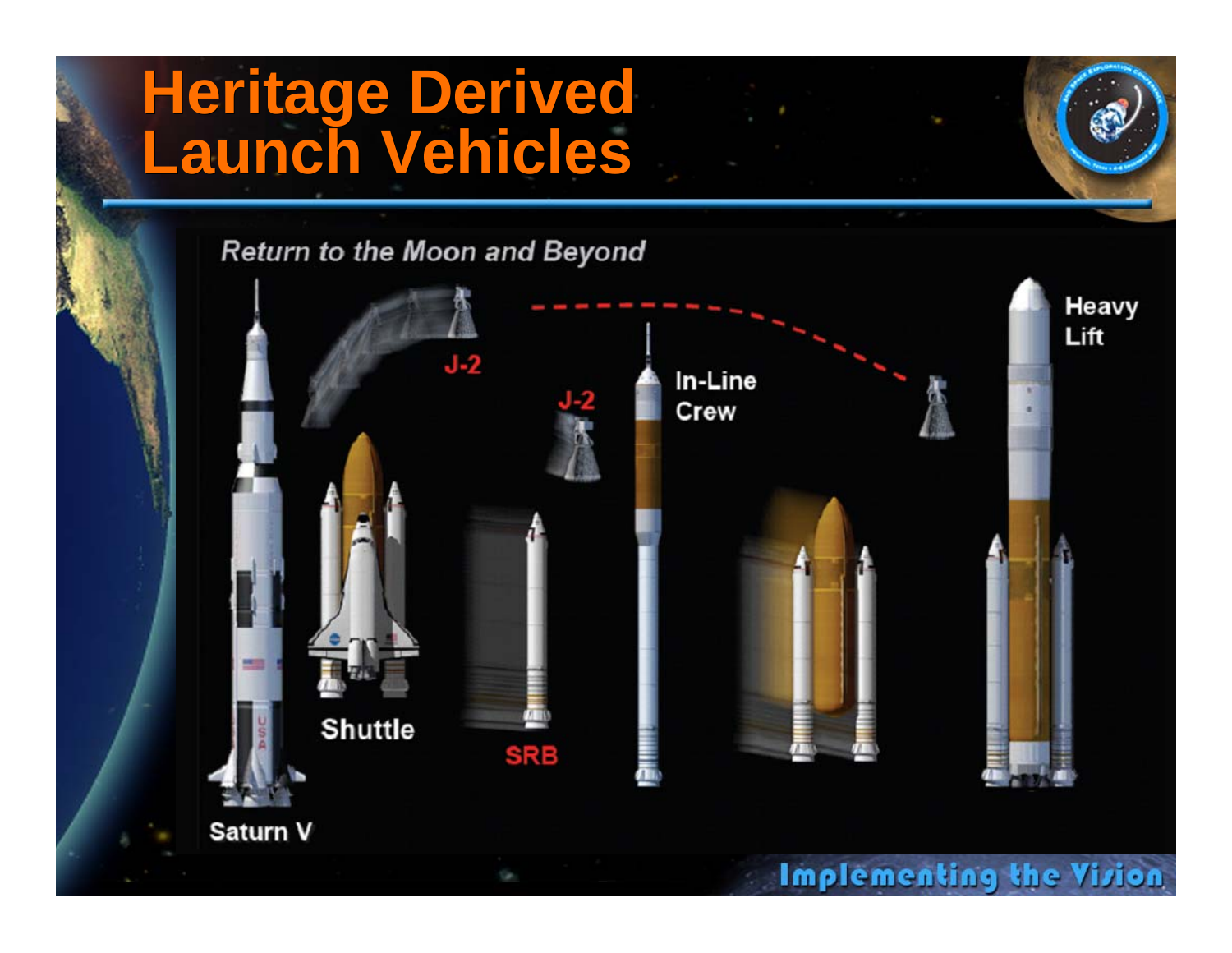